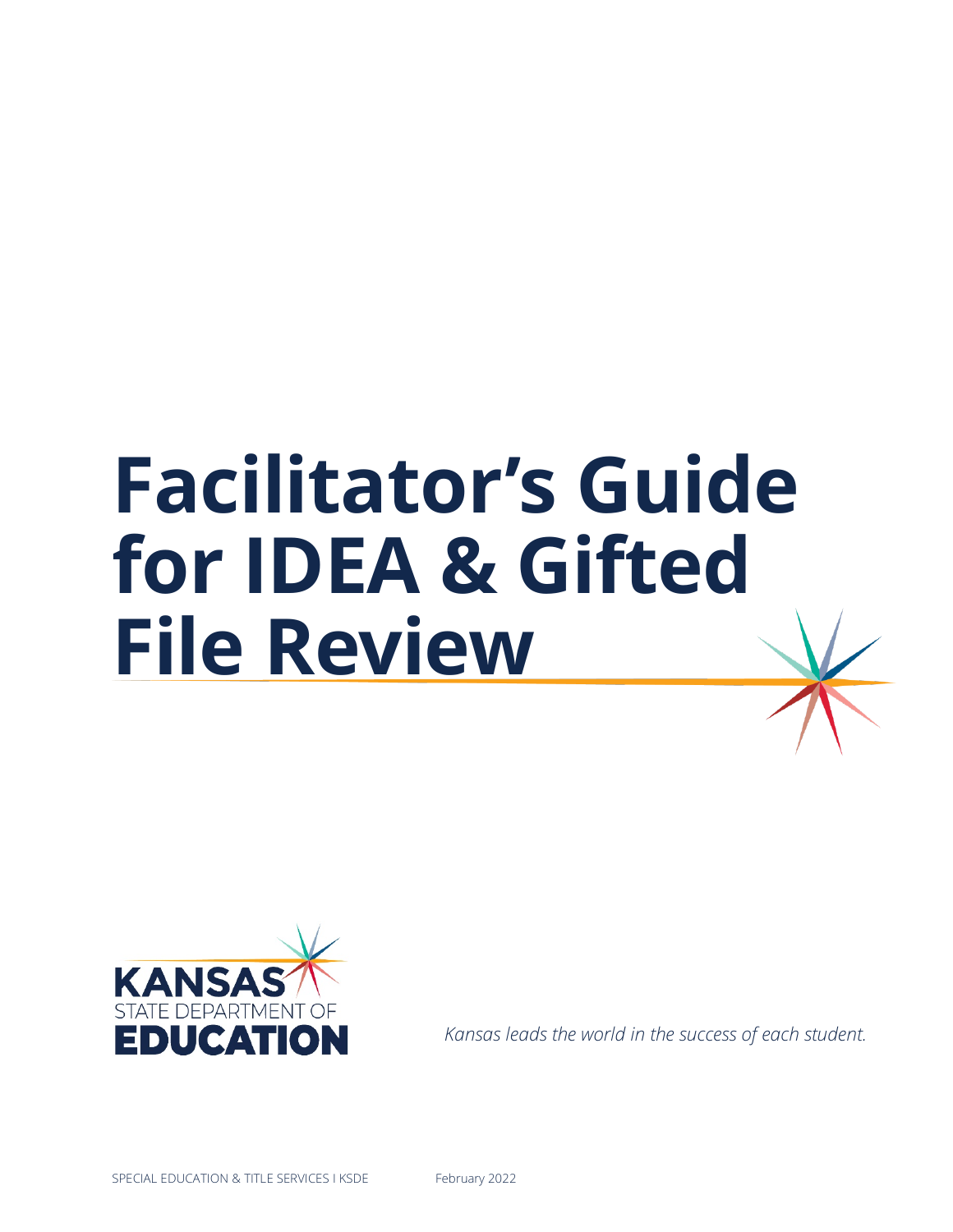| Special Education & Title Services<br>(800)-203-9462<br>Kansas State Department of Education<br>(785)-291-3097<br>900 S.W. Jackson Street, Suite 102<br>Kansans<br><b>CAN</b><br>Topeka, Kansas 66612-1212<br>filereview@ksde.org<br>www.ksde.org | For more information, contact: |  |  |
|---------------------------------------------------------------------------------------------------------------------------------------------------------------------------------------------------------------------------------------------------|--------------------------------|--|--|
|---------------------------------------------------------------------------------------------------------------------------------------------------------------------------------------------------------------------------------------------------|--------------------------------|--|--|

The Kansas State Department of Education does not discriminate on the basis of race, color, national origin, sex, disability or age in its programs and activities and provides equal access to the Boy Scouts and other designated youth groups. The following person has been designated to handle inquiries regarding the nondiscrimination policies: KSDE General Counsel, Office of General Counsel, KSDE, Landon State Office Building, 900 S.W. Jackson, Suite 102, Topeka, KS 66612, (785) 296-3201.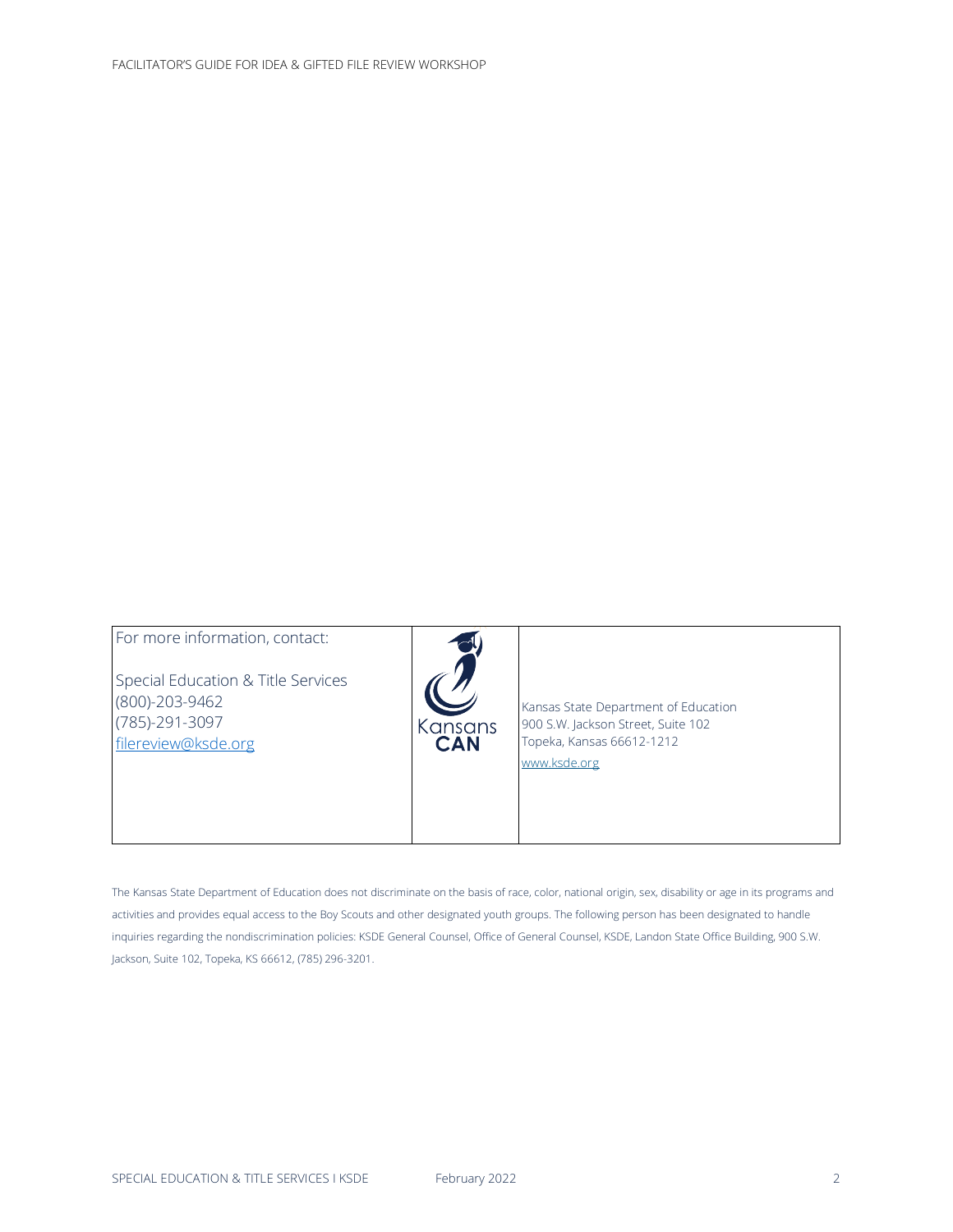## FACILITATOR'S GUIDE FOR IDEA & GIFTED FILE REVIEW WORKSHOP **INTRODUCTION**

This guide is designed to support a local facilitator in conducting an IDEA and Gifted File Review Workshop to prepare staff for participating in an upcoming monitoring. This guide is intended to be used in tandem with [KSDE's recording of the IDEA and Gifted File Review Workshop,](https://vimeo.com/546020979/e574eb34a2) which has been edited to accommodate groups viewing it outside of the live presentation.

Additional resources to have on-hand when conducting a file review workshop include the "IDEA and Gifted Requirements Self-Assessment (PDF)," which lists all of the 24 self-assessment questions and describes the method for determining compliance or non-compliance for each, and the "FAQ for IDEA and Gifted Requirements File Review (PDF)," which addresses the most frequently asked questions about the file review. Both of these resources, and more, are located on the KSDE Kansas Integrated Accountability System (KIAS) webpage in the [IDEA and Gifted Requirements](https://www.ksde.org/Agency/Division-of-Learning-Services/Special-Education-and-Title-Services/KIAS-Kansas-Integrated-Accountability-System#IDEAreview)  [File Review section.](https://www.ksde.org/Agency/Division-of-Learning-Services/Special-Education-and-Title-Services/KIAS-Kansas-Integrated-Accountability-System#IDEAreview)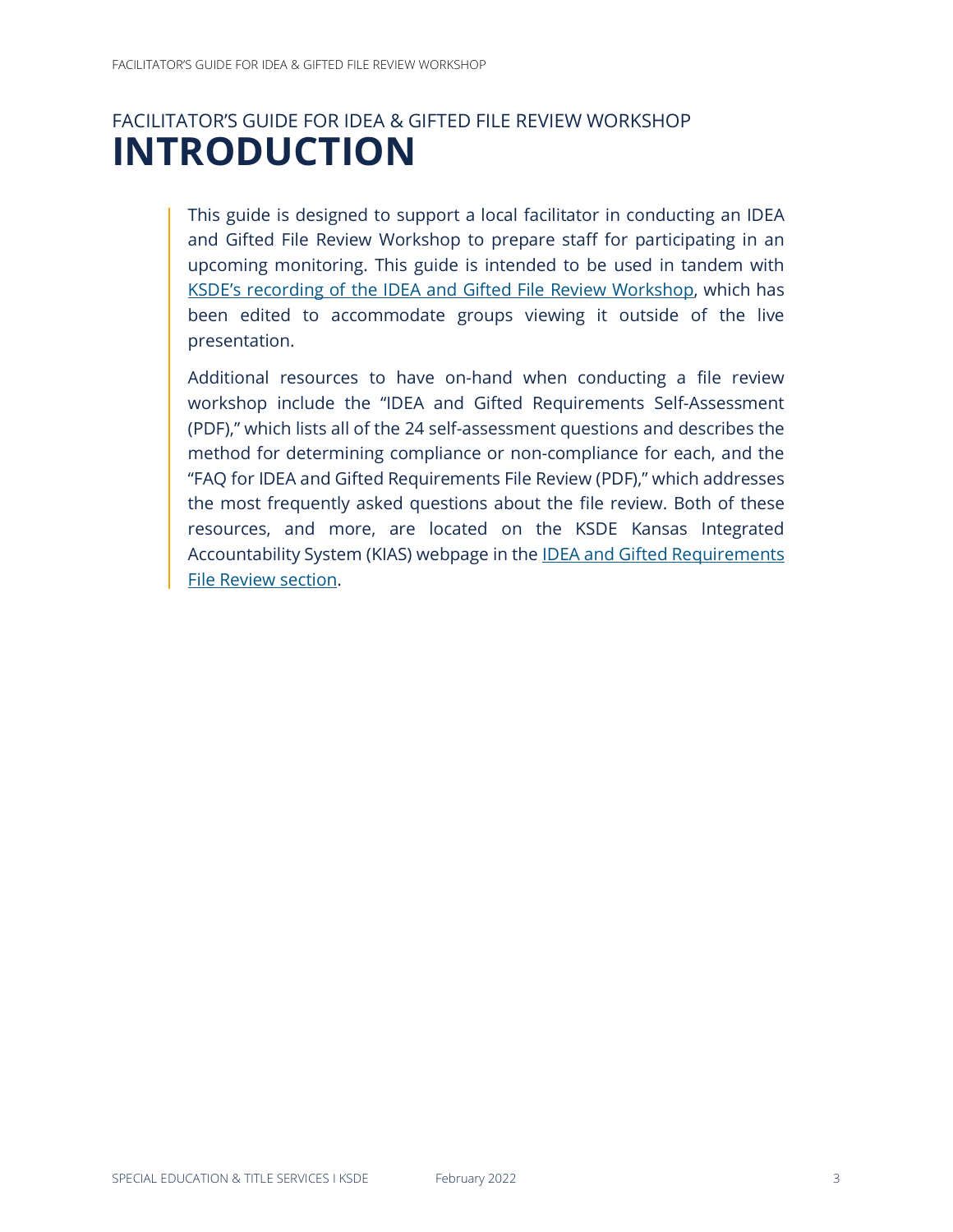| Slide(s)     | Presenter(s) | Time       | <b>Notes</b>                                                                                                                                                                                                                                                                                                                                                                                                                                                                                                                                                                                                                                                                                                                                                                                                                                                                                                                              |
|--------------|--------------|------------|-------------------------------------------------------------------------------------------------------------------------------------------------------------------------------------------------------------------------------------------------------------------------------------------------------------------------------------------------------------------------------------------------------------------------------------------------------------------------------------------------------------------------------------------------------------------------------------------------------------------------------------------------------------------------------------------------------------------------------------------------------------------------------------------------------------------------------------------------------------------------------------------------------------------------------------------|
|              | Observer(s)  | (Duration) |                                                                                                                                                                                                                                                                                                                                                                                                                                                                                                                                                                                                                                                                                                                                                                                                                                                                                                                                           |
|              | Notetaker(s) | (End Time) |                                                                                                                                                                                                                                                                                                                                                                                                                                                                                                                                                                                                                                                                                                                                                                                                                                                                                                                                           |
| Pre-Workshop |              |            | Review this Facilitator's<br>$\bullet$<br>Guide and consider<br>previewing the recording to<br>decide where you will pause<br>and personalize to your<br>context. Examples may<br>include, but are not limited<br>to:<br>Slide 2: Agenda (how you<br>$\bullet$<br>structure the flow of the<br>Workshop, including<br>whether to hold the<br>Workshop all at once,<br>break up into a few<br>meetings, or ask<br>participants to<br>asynchronously view the<br>recording, and then<br>meet to discuss and<br>work on review student<br>education records)<br>Slide 3: Education<br><b>Benefit Review</b><br>Opportunity (whether to<br>stop and discuss with<br>your group whether to<br>volunteer to participate)<br>Slide 4: Norms (editing<br>for your group)<br>After Slide 7, consider<br>pausing to review<br>elements of your<br>education records<br>system, how your system<br>connects to KIAS, and<br>any reminders particular |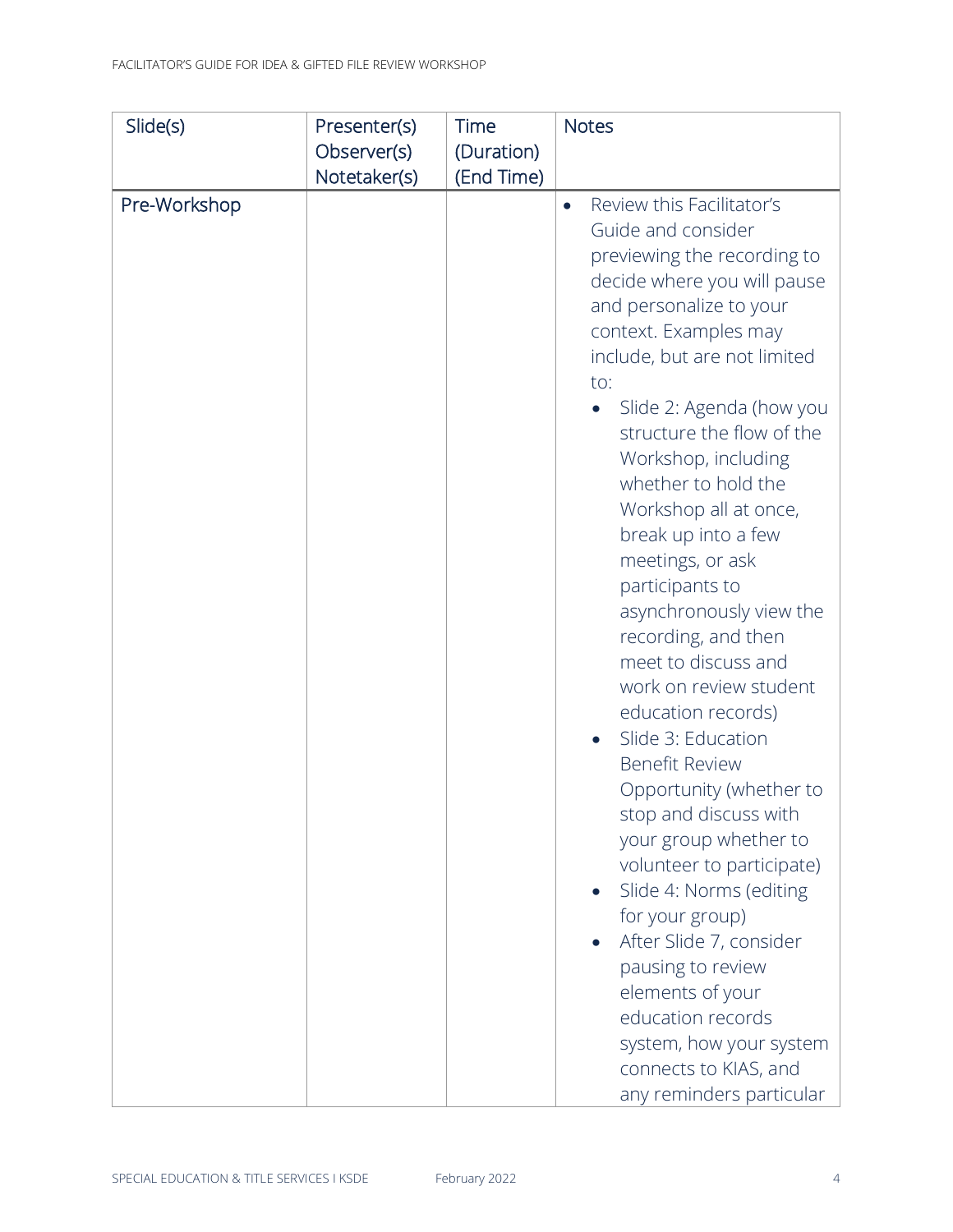|  | to your system relevant<br>to your group.<br>Slide 9: Discuss whether<br>anyone additional should<br>be included in the group<br>conducting the IEP<br>review.<br>Slide 10: Discuss your<br>$\bullet$<br>internal timelines to<br>ensure you meet these<br>deadlines.<br>Self-assessment<br>questions: Use the<br>METHOD to guide staff<br>as to where they should<br>find relevant<br>documentation.<br>After Slide 72: Discuss<br>internal resources to<br>assist with this process.<br>Determine which staff will<br>participate in the File Review<br>Workshop and in reviewing<br>student education records.<br>Include staff familiar with the<br>IEP process and how your<br>student education records<br>are organized. This could<br>include:<br>Gifted facilitators or |
|--|----------------------------------------------------------------------------------------------------------------------------------------------------------------------------------------------------------------------------------------------------------------------------------------------------------------------------------------------------------------------------------------------------------------------------------------------------------------------------------------------------------------------------------------------------------------------------------------------------------------------------------------------------------------------------------------------------------------------------------------------------------------------------------|
|  |                                                                                                                                                                                                                                                                                                                                                                                                                                                                                                                                                                                                                                                                                                                                                                                  |
|  | special education<br>teachers<br>Special education/gifted<br>coordinators<br>School psychologists<br>Administrators                                                                                                                                                                                                                                                                                                                                                                                                                                                                                                                                                                                                                                                              |
|  | Related service providers<br>Principals                                                                                                                                                                                                                                                                                                                                                                                                                                                                                                                                                                                                                                                                                                                                          |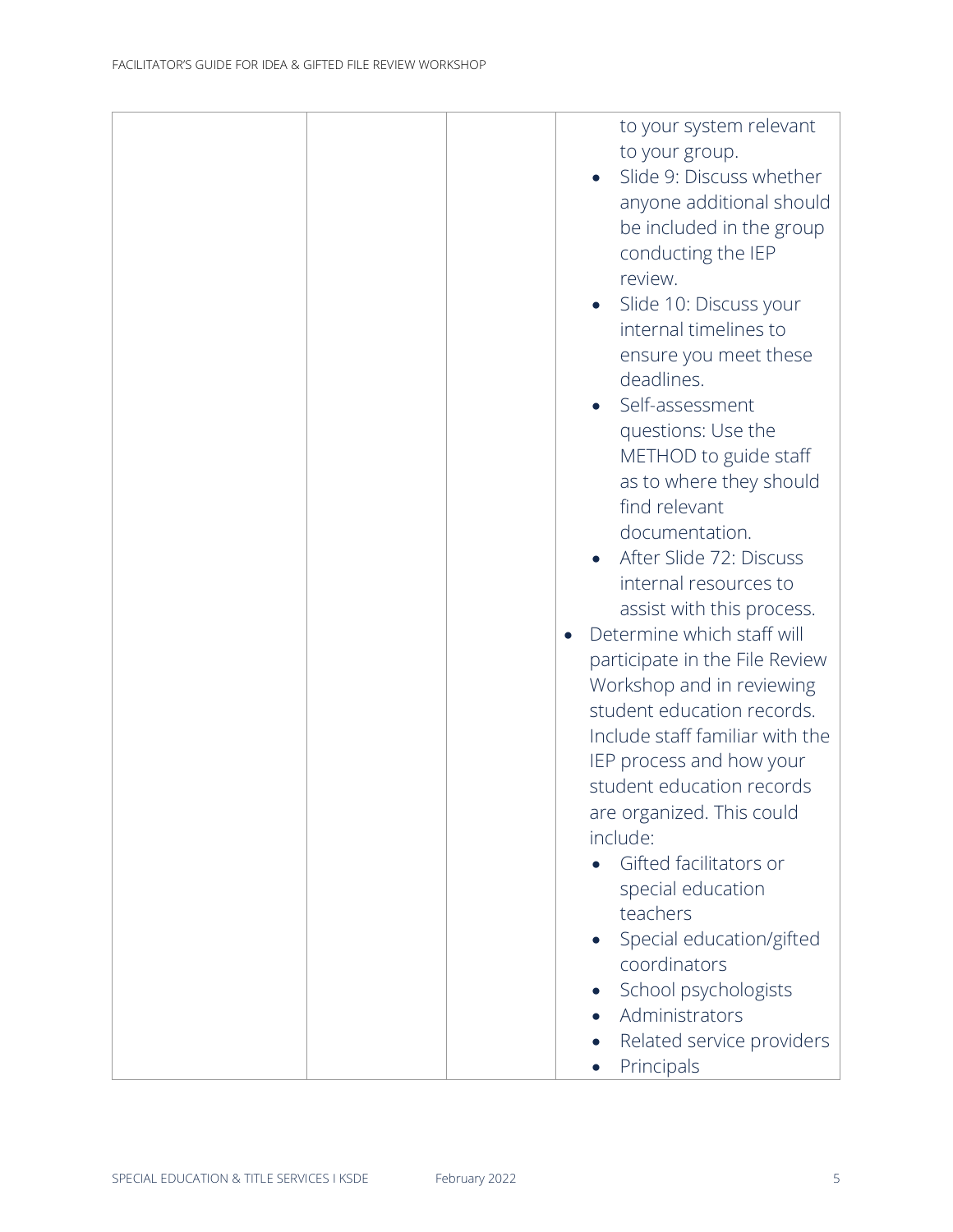|                |                                        |                  | Establish the File Review<br>Workshop Presenters and<br>consider assigning an<br>Observer role and a<br>Notetaker role. The<br>Observer typically runs<br>necessary technology and<br>watches the group to see if<br>there are questions. The<br>Notetaker captures<br>questions, meaningful<br>discussion points, and next<br>steps.<br>The Time column of this<br>document reflects an<br>example of how you could<br>choose to allocate your<br>group's time throughout the<br>File Review Workshop. Edit<br>to meet your needs. |
|----------------|----------------------------------------|------------------|-------------------------------------------------------------------------------------------------------------------------------------------------------------------------------------------------------------------------------------------------------------------------------------------------------------------------------------------------------------------------------------------------------------------------------------------------------------------------------------------------------------------------------------|
| 1: Title Slide | Presenters:<br>Observer:<br>Notetaker: | 1<br>$9:01$ a.m. | Welcome everyone.                                                                                                                                                                                                                                                                                                                                                                                                                                                                                                                   |
| 2: Agenda      | Presenters:<br>Observer:<br>Notetaker: | 5<br>$9:06$ a.m. | Introductions<br>$\bullet$<br>Go over the structure of the<br>$\bullet$<br>File Review Workshop. One<br>method of structuring would<br>be for the presenter to<br>review questions in groups,<br>including the legal basis on<br>which the question is based,<br>and answer general<br>questions about the<br>requirement. You could ask<br>the group to save questions<br>about how to apply your<br>situation to a requirement<br>for when they are working<br>through student records.                                           |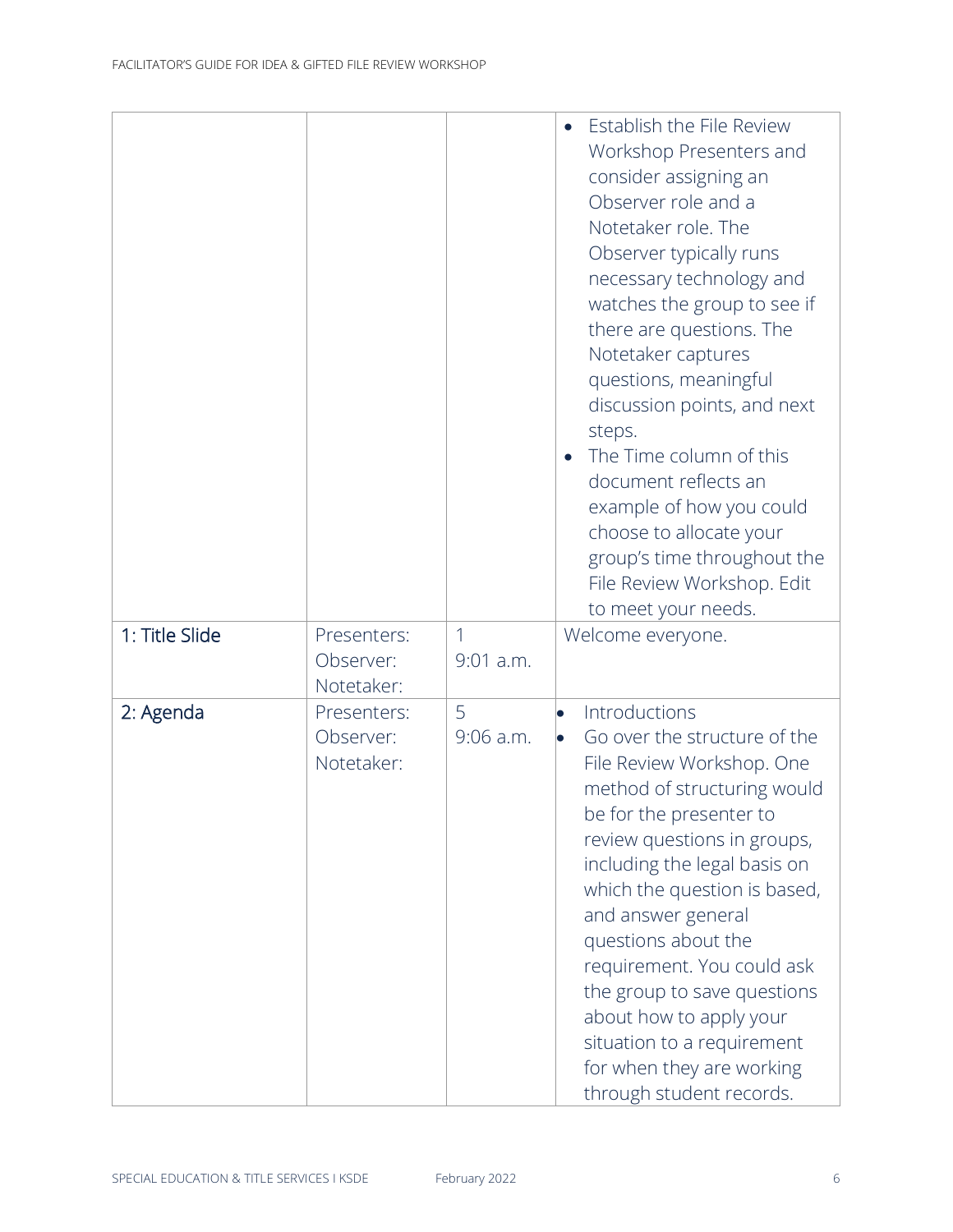|                           |             |                | After a group of questions is<br>reviewed, you could then ask<br>the group to work through<br>your own student education<br>records. The presenter could<br>answer questions. After a<br>period of work, you could<br>bring the group back<br>together to discuss another<br>series of questions, then<br>back into working through<br>applying the questions to<br>student education records. |
|---------------------------|-------------|----------------|------------------------------------------------------------------------------------------------------------------------------------------------------------------------------------------------------------------------------------------------------------------------------------------------------------------------------------------------------------------------------------------------|
| 3: Education Benefit      | Presenters: | $\overline{2}$ | Emphasize that this is a                                                                                                                                                                                                                                                                                                                                                                       |
| <b>Review Opportunity</b> | Observer:   | $9:08$ a.m.    | technical assistance                                                                                                                                                                                                                                                                                                                                                                           |
|                           | Notetaker:  |                | opportunity. This is not a                                                                                                                                                                                                                                                                                                                                                                     |
|                           |             |                | monitoring.<br>Provide the timeline for the                                                                                                                                                                                                                                                                                                                                                    |
|                           |             |                | participation.                                                                                                                                                                                                                                                                                                                                                                                 |
|                           |             |                | Discuss as a group whether to                                                                                                                                                                                                                                                                                                                                                                  |
|                           |             |                | volunteer to participate.                                                                                                                                                                                                                                                                                                                                                                      |
| 4: Norms                  | Presenters: | 3              | Review the norms on the slide.                                                                                                                                                                                                                                                                                                                                                                 |
|                           | Observer:   | $9:11$ a.m.    | Ask if there are additional                                                                                                                                                                                                                                                                                                                                                                    |
|                           | Notetaker:  |                | norms the group would like to<br>follow.                                                                                                                                                                                                                                                                                                                                                       |
| 5: KIAS                   | Presenters: | 1              | The underlined text is a link to                                                                                                                                                                                                                                                                                                                                                               |
|                           | Observer:   | 9:12 a.m.      | the KSDE Web Applications                                                                                                                                                                                                                                                                                                                                                                      |
|                           | Notetaker:  |                | page.                                                                                                                                                                                                                                                                                                                                                                                          |
| 6: KIAS: The KSDE         | Presenters: |                | The underlined text are links to                                                                                                                                                                                                                                                                                                                                                               |
| <b>Web Application</b>    | Observer:   | $9:13$ a.m.    | the Quick Start Guide and the                                                                                                                                                                                                                                                                                                                                                                  |
|                           | Notetaker:  |                | KSDE Web Applications page,<br>respectively.                                                                                                                                                                                                                                                                                                                                                   |
| 7: Directory Updates      | Presenters: | $\overline{2}$ | For the photo on the right,                                                                                                                                                                                                                                                                                                                                                                    |
|                           | Observer:   | $9:15$ a.m.    | describe that the special                                                                                                                                                                                                                                                                                                                                                                      |
|                           | Notetaker:  |                | education director will work                                                                                                                                                                                                                                                                                                                                                                   |
|                           |             |                | with the person in your district                                                                                                                                                                                                                                                                                                                                                               |
|                           |             |                | that has access to the Directory                                                                                                                                                                                                                                                                                                                                                               |
|                           |             |                | Updates web application.                                                                                                                                                                                                                                                                                                                                                                       |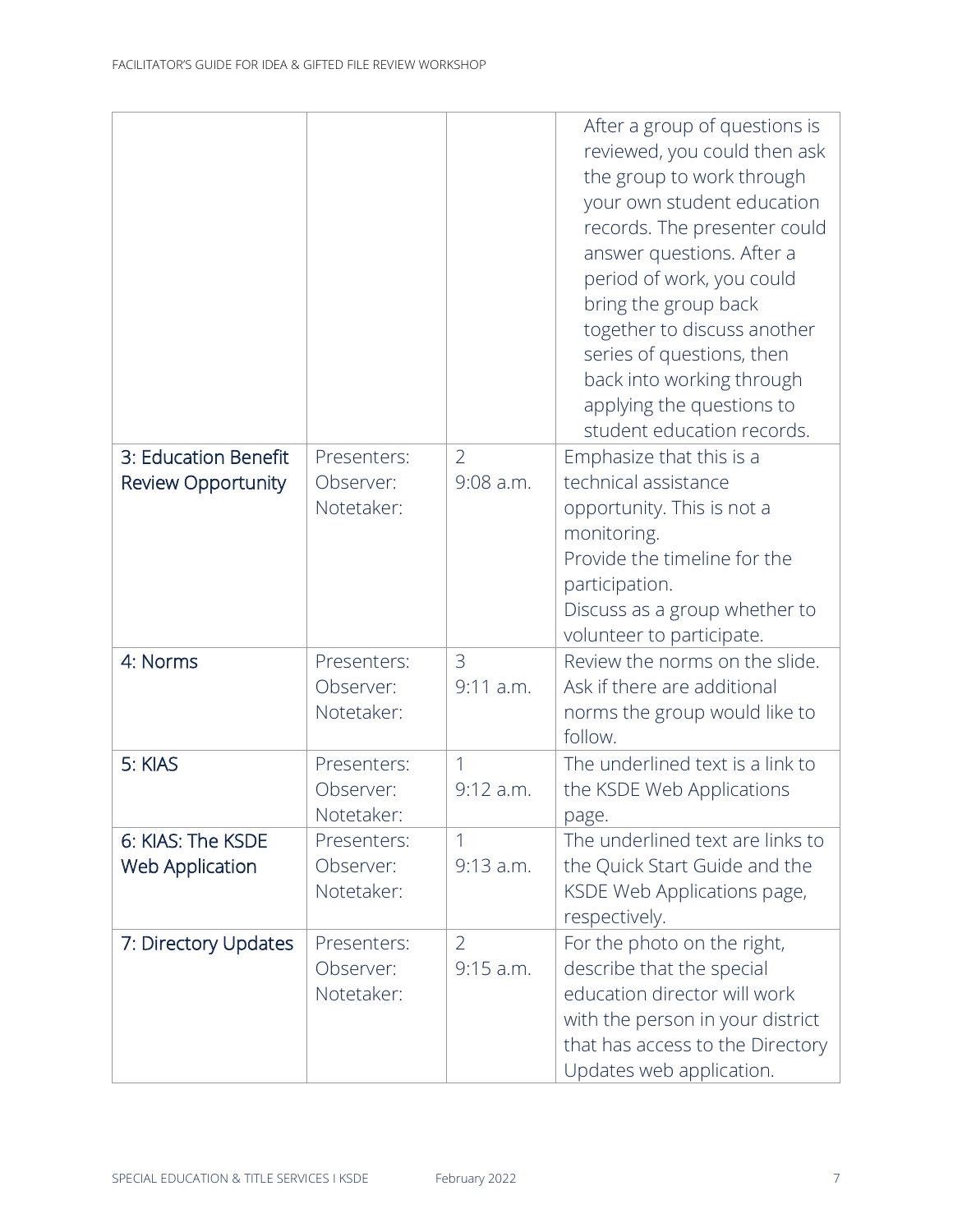| 8: KIAS: The IDEA<br>and Gifted<br>Requirements File<br><b>Review Monitoring</b><br><b>Process</b> | Presenters:<br>Observer:<br>Notetaker: | $\overline{2}$<br>9:17 a.m. | If someone has access to KIAS it<br>will appear in your list of<br>applications when you login to<br>the KSDE Web Applications<br>page.<br>For directors of a cooperative<br>or interlocal, ensure this is<br>completed at the cooperative<br>or interlocal level and then it<br>will be applied to all districts in<br>the cooperative or interlocal.<br>On the bottom photo, indicate<br>that the only Position<br>Description pulled is Director,<br>Special Education. The director<br>will (has) ensure this is entered<br>for the person (or people) that<br>will receive relevant KIAS<br>notifications, regardless of what<br>that person's title actually is.<br>If a district has more than one<br>special education director, they<br>may enter more than one<br>person with this role and KIAS<br>will pull all of them when<br>sending relevant notifications. |
|----------------------------------------------------------------------------------------------------|----------------------------------------|-----------------------------|-----------------------------------------------------------------------------------------------------------------------------------------------------------------------------------------------------------------------------------------------------------------------------------------------------------------------------------------------------------------------------------------------------------------------------------------------------------------------------------------------------------------------------------------------------------------------------------------------------------------------------------------------------------------------------------------------------------------------------------------------------------------------------------------------------------------------------------------------------------------------------|
| 9: Who Should                                                                                      | Presenters:                            | 1                           | Emphasize that File Review is                                                                                                                                                                                                                                                                                                                                                                                                                                                                                                                                                                                                                                                                                                                                                                                                                                               |
| Conduct the Review?                                                                                | Observer:<br>Notetaker:                | $9:18$ a.m.                 | intended to be completed by a<br>group of knowledgeable<br>people, not by one person.                                                                                                                                                                                                                                                                                                                                                                                                                                                                                                                                                                                                                                                                                                                                                                                       |
| 10: Deadlines &<br>Timeframe for Self-<br>Assessment Stage                                         | Presenters:<br>Observer:<br>Notetaker: | $\mathbf{1}$<br>$9:19$ a.m. |                                                                                                                                                                                                                                                                                                                                                                                                                                                                                                                                                                                                                                                                                                                                                                                                                                                                             |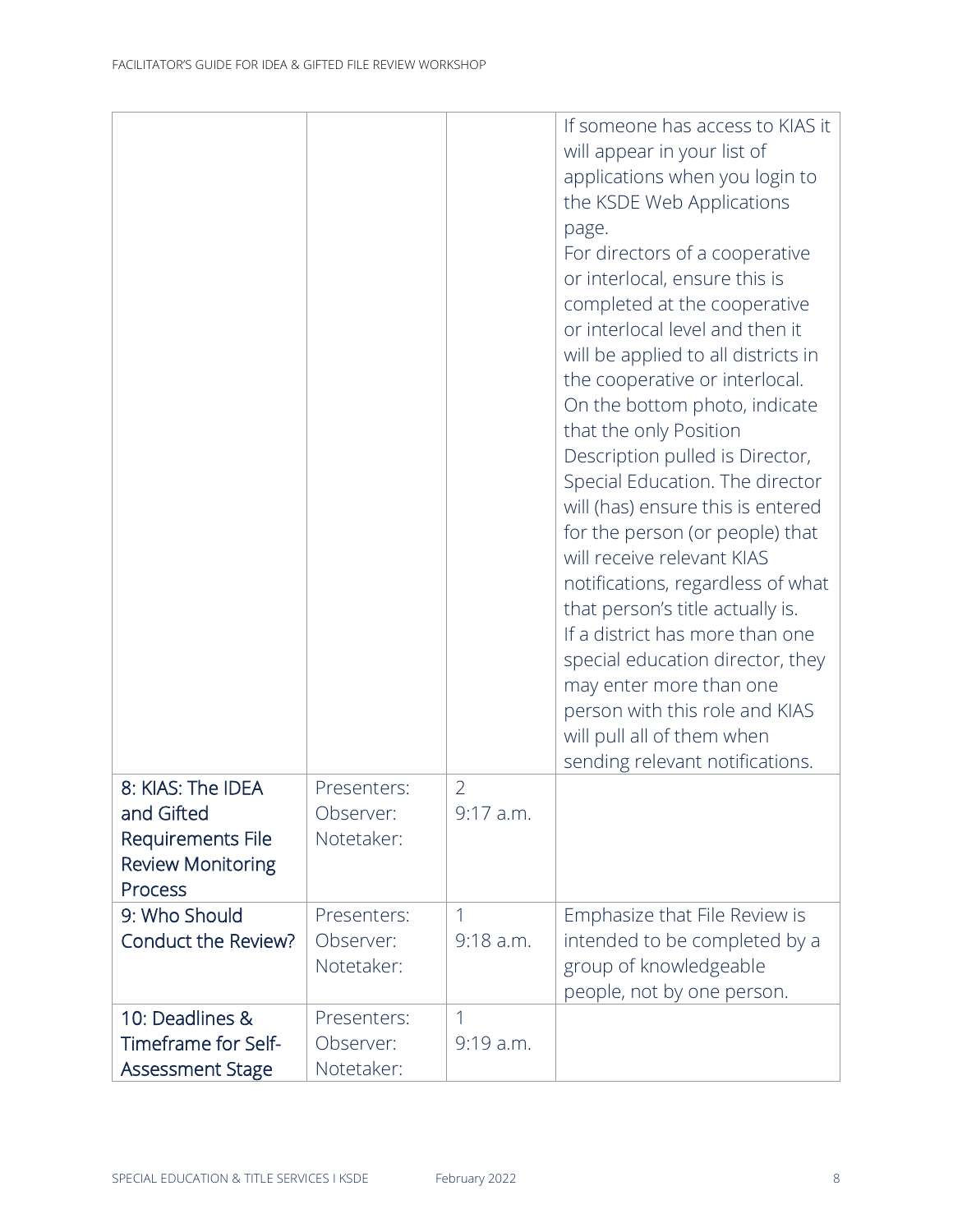| 11: Reminder:          | Presenters: | $\overline{2}$ |                                                            |
|------------------------|-------------|----------------|------------------------------------------------------------|
| Change                 | Observer:   | $9:21$ a.m.    |                                                            |
| Implemented in         | Notetaker:  |                |                                                            |
| 2019                   |             |                |                                                            |
| 12: Changes            | Presenters: | $\overline{2}$ |                                                            |
| Implemented in         | Observer:   | $9:23$ a.m.    |                                                            |
| 2021                   | Notetaker:  |                |                                                            |
| 13: To Redact or Not   | Presenters: | $\mathbf{1}$   |                                                            |
| to Redact?: FERPA &    | Observer:   | $9:24$ a.m.    |                                                            |
| <b>IDEA</b> exceptions | Notetaker:  |                |                                                            |
| 14: Self-Assessment    | Presenters: | 1              |                                                            |
| Questions              | Observer:   | $9:25$ a.m.    |                                                            |
|                        | Notetaker:  |                |                                                            |
| 15-18: Parent Rights   | Presenters: | 10             | Emphasize the sources,                                     |
|                        | Observer:   | $9:35$ a.m.    | including the 2006 OSEP                                    |
|                        | Notetaker:  |                | comment to the federal                                     |
|                        |             |                | regulations.                                               |
|                        |             |                | Take general questions on this                             |
|                        |             |                | question and related                                       |
|                        |             |                | requirements.                                              |
|                        |             |                |                                                            |
| Questions/Working      | Presenters: | 10             |                                                            |
| Session                | Observer:   | 9:45 a.m.      | Take lingering questions on the<br>requirement or process. |
|                        | Notetaker:  |                | Notetaker should record                                    |
|                        |             |                | questions.                                                 |
|                        |             |                | It is now time to work through                             |
|                        |             |                | student education records and                              |
|                        |             |                | apply them to the self-                                    |
|                        |             |                | assessment questions. Ask the                              |
|                        |             |                | Presenter(s) for assistance, if                            |
|                        |             |                | needed.                                                    |
| 19-36: Evaluation      | Presenters: | 25             |                                                            |
| and Eligibility        | Observer:   | $10:10$ a.m.   |                                                            |
|                        | Notetaker:  |                |                                                            |
| Questions/Working      | Presenters: | 20             | Take lingering questions on the                            |
| session (Self-         | Observer:   | 10:30 a.m.     | requirements or process.                                   |
| Assessment             | Notetaker:  |                | Notetaker should record                                    |
| Questions 2-10)        |             |                | questions.                                                 |
|                        |             |                | It is now time to work through                             |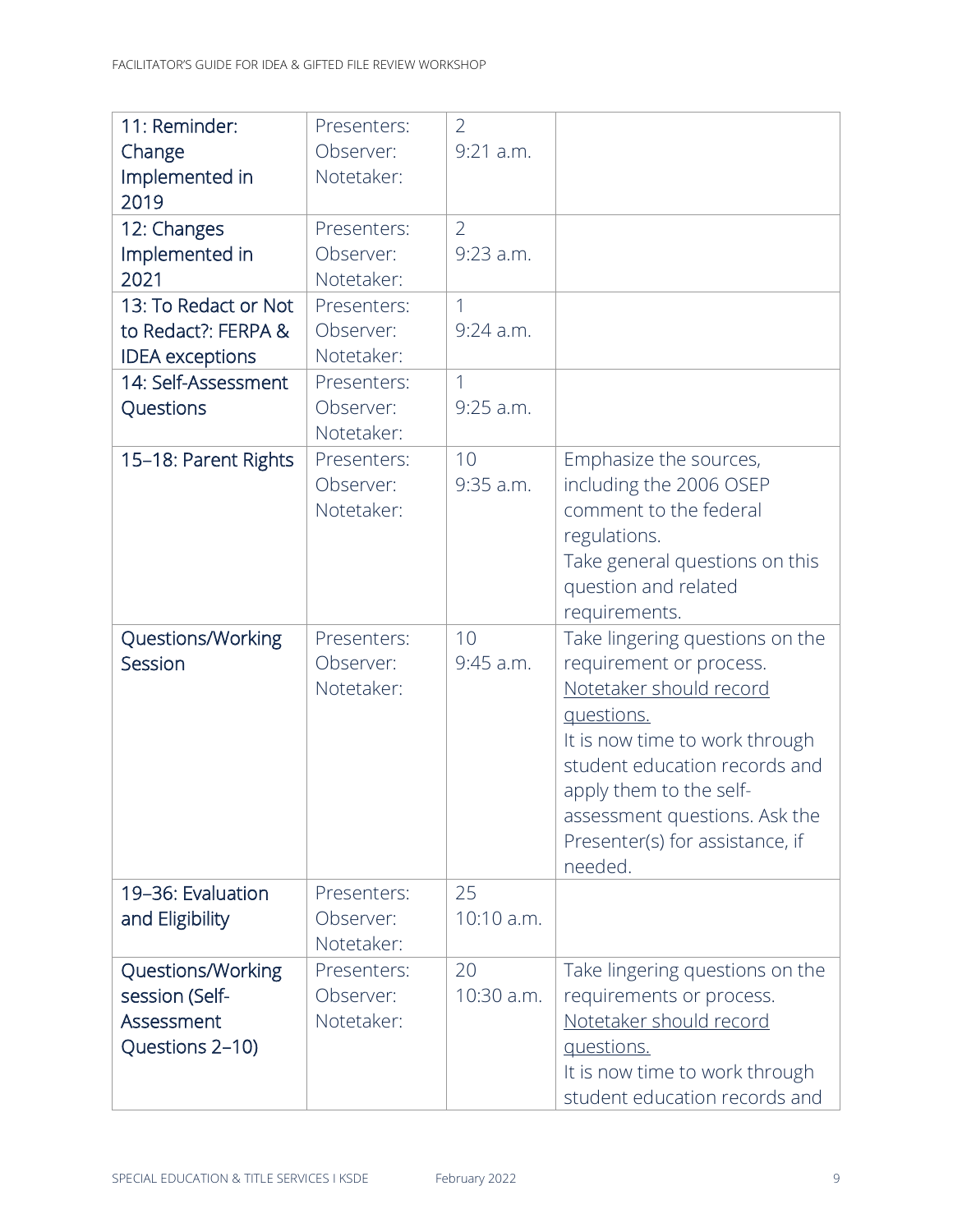| 37. Break #1                                     |                                        | 15<br>10:45        | apply them to the self-<br>assessment questions. Ask the<br>Presenter(s) for assistance, if<br>needed.<br>Depending on what time we go<br>to break, try to return by 10:45<br>a.m. (edit to fit your schedule)                                                                    |
|--------------------------------------------------|----------------------------------------|--------------------|-----------------------------------------------------------------------------------------------------------------------------------------------------------------------------------------------------------------------------------------------------------------------------------|
| 38-57: IEP<br>Development,<br>Revision, & Review | Presenters:<br>Observer:<br>Notetaker: | 30<br>$11:15$ a.m. | to keep on track.                                                                                                                                                                                                                                                                 |
| Questions/Working<br>session                     | Presenters:<br>Observer:<br>Notetaker: | 10<br>$11:25$ a.m. | Take lingering questions on the<br>requirements or process.<br>Notetaker should record<br>questions.<br>It is now time to work through<br>student education records and<br>apply them to the self-<br>assessment questions. Ask the<br>Presenter(s) for assistance, if<br>needed. |
| 58: Break #2                                     |                                        | 10<br>11:35 a.m.   | Depending on what time we go<br>to break, try to return no later<br>than 11:35 a.m. (edit to fit your<br>schedule) to keep on track.                                                                                                                                              |
| 59-64: Placement                                 | Presenters:<br>Observer:<br>Notetaker: | 5<br>11:40 a.m.    |                                                                                                                                                                                                                                                                                   |
| Questions/Working<br>session                     | Presenters:<br>Observer:<br>Notetaker: | 5<br>$11:45$ a.m.  | Take lingering questions on the<br>requirements or process.<br>Notetaker should record<br>questions.<br>It is now time to work through<br>student education records and<br>apply them to the self-<br>assessment questions. Ask the<br>Presenter(s) for assistance, if<br>needed. |